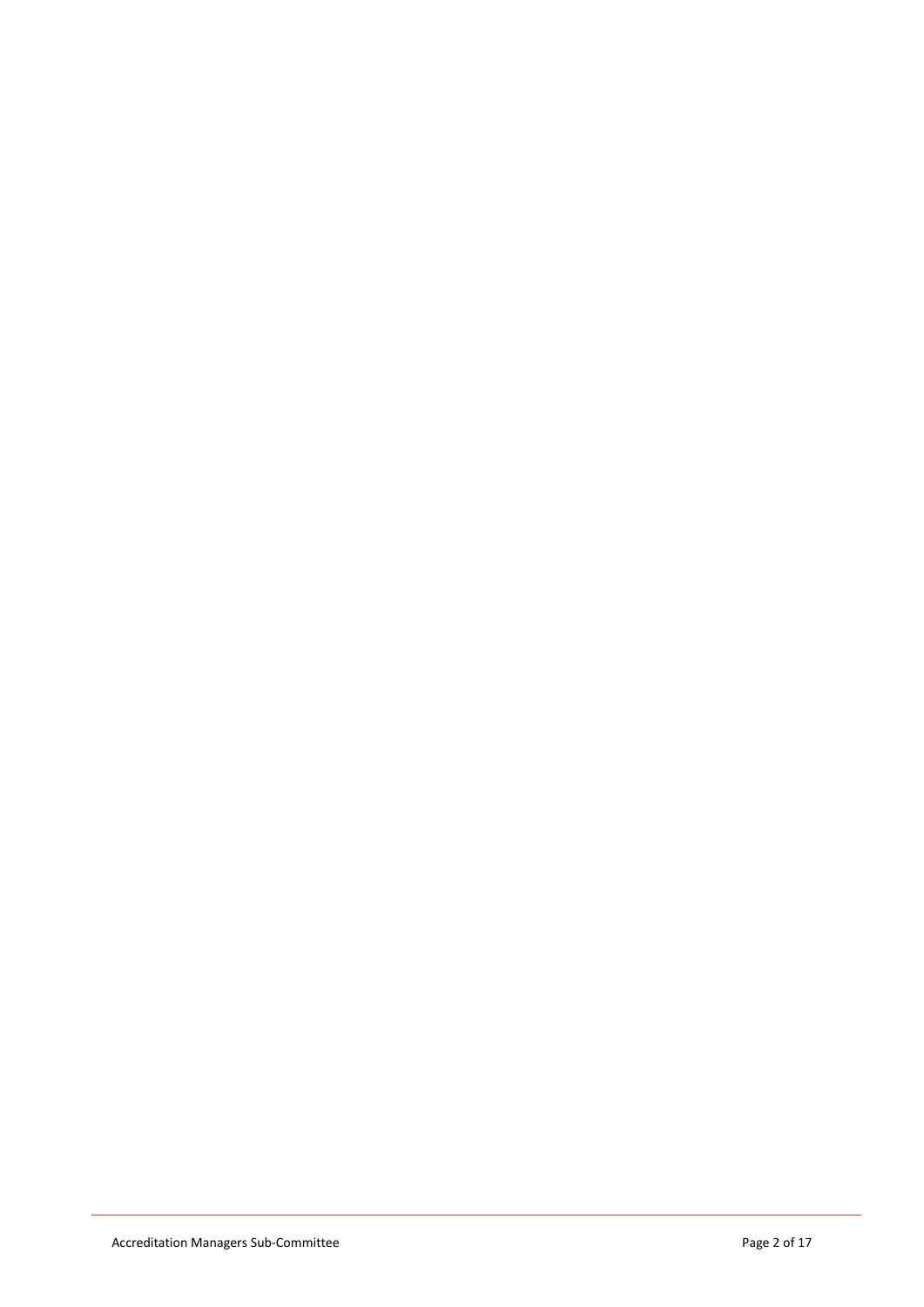## **Table of Contents**

| Aboriginal and Torres Strait Islander Health Practice Accreditation Committee 9    |  |
|------------------------------------------------------------------------------------|--|
|                                                                                    |  |
| Australian and New Zealand Podiatry Accreditation Council / Podiatry Accreditation |  |
|                                                                                    |  |
|                                                                                    |  |
|                                                                                    |  |
|                                                                                    |  |
|                                                                                    |  |
|                                                                                    |  |
|                                                                                    |  |
|                                                                                    |  |
|                                                                                    |  |
|                                                                                    |  |
|                                                                                    |  |
|                                                                                    |  |
|                                                                                    |  |
|                                                                                    |  |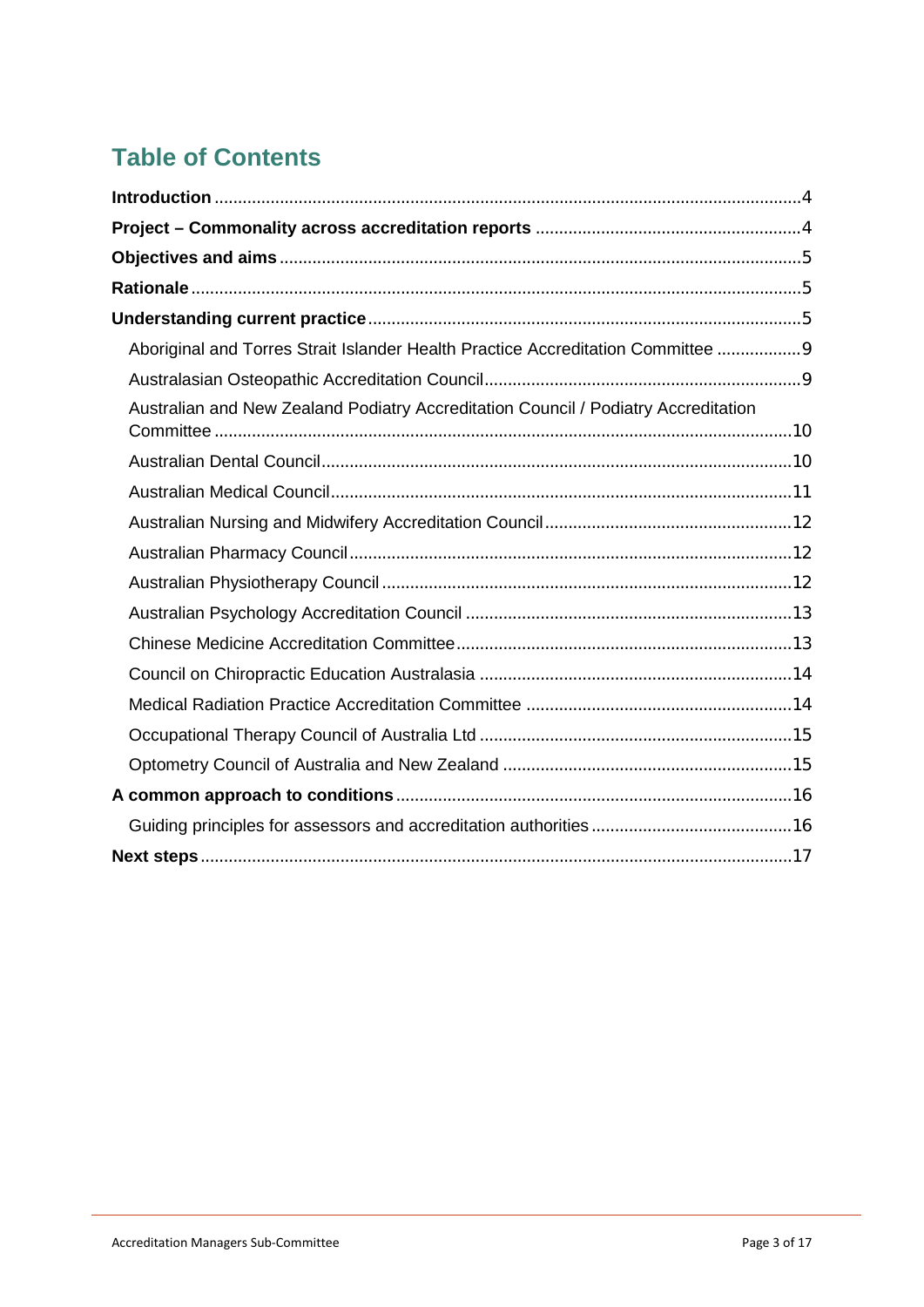## **Introduction**

The National Registration and Accreditation Scheme (NRAS) includes health professions regulated by 15 National Boards, with registration of paramedicine joining the Scheme from 1 December 2018. According to the Australian Health Practitioner Regulation Agency's (AHPRA's) 2018/2019 annual report, this includes over 1,000 approved programs, delivered by 130 education providers and which incorporate 180,889 students studying to become registered health practitioners.

NRAS requires that the accreditation authority appointed by the National Board for each profession accredits programs of study that enable graduates to apply for registration as a health practitioner.

Each of these programs of study must be accredited by the accreditation authority for the health profession and subsequently approved by the relevant National Board to enable graduates to apply for registration.

Each accreditation authority publishes the policies and processes by which they accredit programs of study and monitor the programs that they accredit. Across the 14 authorities currently appointed (including five Committees of National Boards), there have been historical differences in approach and terminology as well as profession-specific differences.

 *The Members of the Health Professions Accreditation Collaborative Forum (the Forum or HPACF) are committed to working together to review and continue to improve the efficiency of accreditation processes.* 

The Forum recognises the impact accreditation has on education providers within the NRAS and is working to improve efficiency whilst still adhering to the overall objectives of the NRAS to ensure that only health practitioners who are suitably trained and qualified to practise in a competent and ethical manner are registered.

The Forum Members have agreed to contribute to simplifying accreditation processes for education providers by agreeing to common terminology.

One other area identified and highlighted for review is the way in which accreditation authorities use conditions of accreditation. A common approach to how conditions are used may have significant benefits for education providers while also improving transparency and accountability within the Scheme.

The National Law defines that a possible outcome of accreditation is that: *"…the program of study and the education provider that provides the program of study, substantially meet an approved accreditation standard for the profession, and the imposition of conditions on the approval will ensure the program meets the standard within a reasonable time."* (Health Practitioner Regulation National Law, 2009).

## **Project – Commonality across accreditation reports**

The HPACF Strategic Action Plan 2017 - 2019 included the strategic objective of improving efficiency of program of study accreditation processes by developing cross-professional policies and guidelines. A specific deliverable under this objective was the development of consistent approach to accreditation assessment processes. Consequently, the HPACF Accreditation Mangers Sub-Committee was tasked with a project to look at the commonality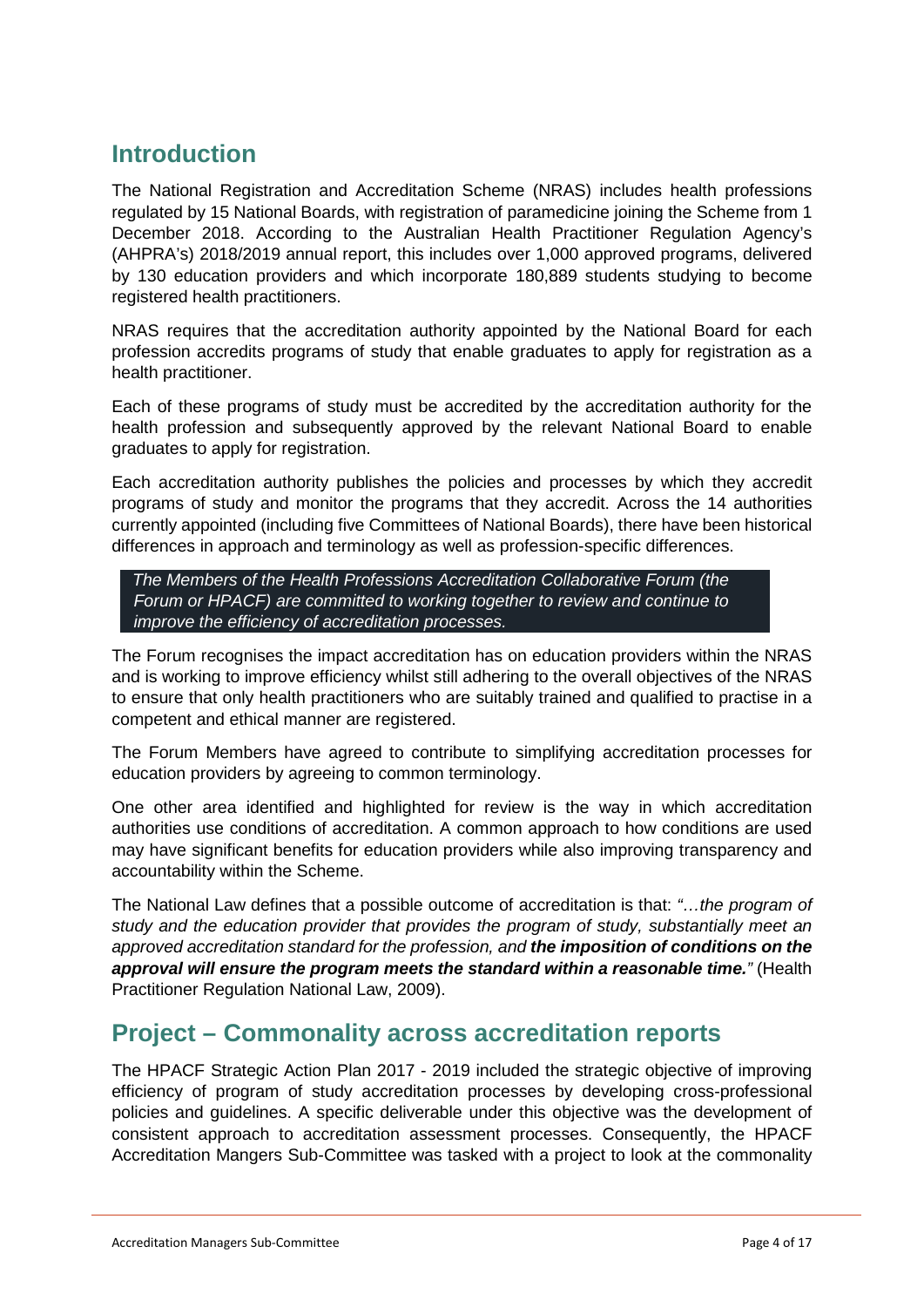across accreditation reports, and the consequent development of good practice guidelines to applying conditions and quality improvement recommendations.

## **Objectives and aims**

The overarching objective of this project is it to improve efficiency across the NRAS by developing cross-profession policies and guidelines relating to how accreditation authorities undertake accreditation activities.

To achieve this objective, the sub-committee first undertook to understand how conditions are used and what impact any changes proposed may have.

By promoting a consistent approach to the outcome of accreditation assessments and creating cross-profession policies and guidelines relating to conditions, the aim is to:

- increase transparency within the NRAS;
- reduce unnecessary burden on education providers;
- reduce the direct and in-direct costs of accreditation to education providers and accreditation authorities;
- provide clear information to all stakeholders, including students, education providers, National Boards and consumers about the accreditation status of programs.

## **Rationale**

The following rationale is provided as to why conditions of accreditation have been chosen as a focus to improve efficiency within the NRAS:

- All accreditation authorities use conditions, therefore the use of conditions has the potential to impact all accredited programs across all of the 330 education providers currently offering accredited and approved programs.
- There is provision within the *Health Practitioner Regulation National Law Act* 2009 (the National Law) for the use of conditions if an accreditation authority is reasonably satisfied the program of study and the education provider that provides the program of study substantially meet an approved accreditation standard for the profession and the imposition of conditions on the approval will ensure the program meets the standard within a reasonable time.
- The cost for education providers to comply with conditions may be significant.
- Conditions (if published) can increase the transparency of how authorities exercise their assigned accreditation function. Increased transparency enables accreditation authorities to learn from each other to improve the efficiency of the National Scheme by removing confusion or misunderstanding.

## **Understanding current practice**

To inform how different accreditation authorities use conditions, information has been gathered from each of the authority's websites, by reviewing policy and process documents publicly available as of November 2018.

It was identified that several accreditation authorities at the time of writing are in the process of reviewing accreditation standards against which programs are assessed as well as the evidence guides and guidelines supporting these processes. In such instances, information as presented is taken from policies and processes in use at the time of writing.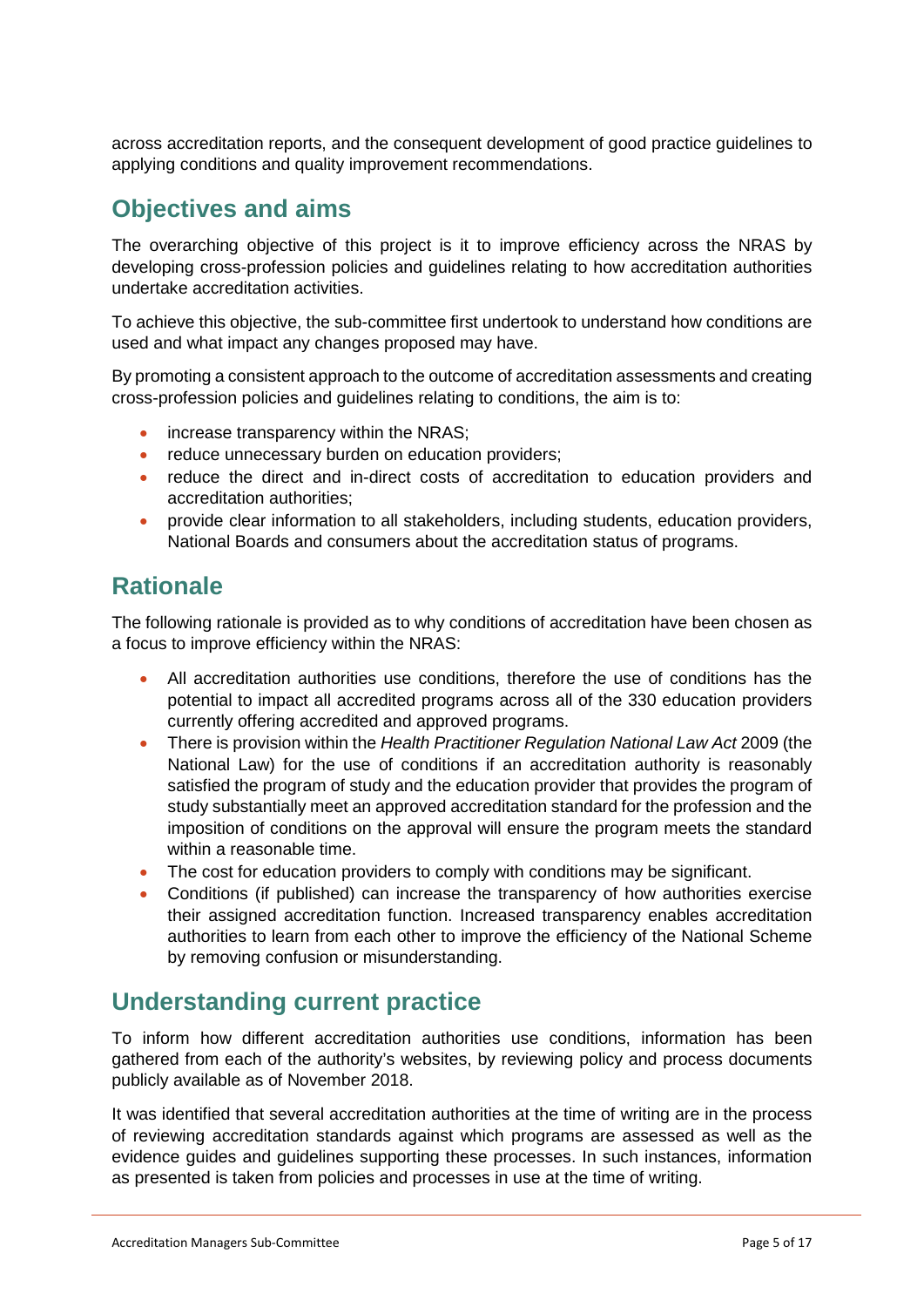Comment was sought from accreditation authorities via the HPACF Managers Sub-Committee in December 2018, April 2019 and October 2019, with updates to the document incorporated to reflect changes made since the comparison was undertaken in November 2018.

In understanding how conditions of accreditation are used, the following questions were considered:

- 1. Does the accreditation authority define what a condition is?
- 2. Does the accreditation authority explain why a condition may be applied to a program?
- 3. Is there information publically available to identify if a program is subject to a condition or conditions of accreditation?
- 4. Does the accreditation authority publish its accreditation decisions including conditions?
- 5. If conditions are published, do conditions tend to focus on inputs or outcomes?
- 6. Are conditions applied to all programs regardless of outcome?

The information gathered is presented in table 1, with further detail provided at an individual accreditation authority level in subsequent sections.

Table 1 and the subsequent sections include summaries of the information publically available. It is important to note that an accreditation authority may apply outcomes focussed accreditation conditions on accredited programs, but if the conditions are not published, it is difficult to verify and as such the input/outcomes focussed column is reported as unknown.

Paramedicine is not included within the following analysis as at the time of writing, accreditation standards and policies were under development and yet to be published.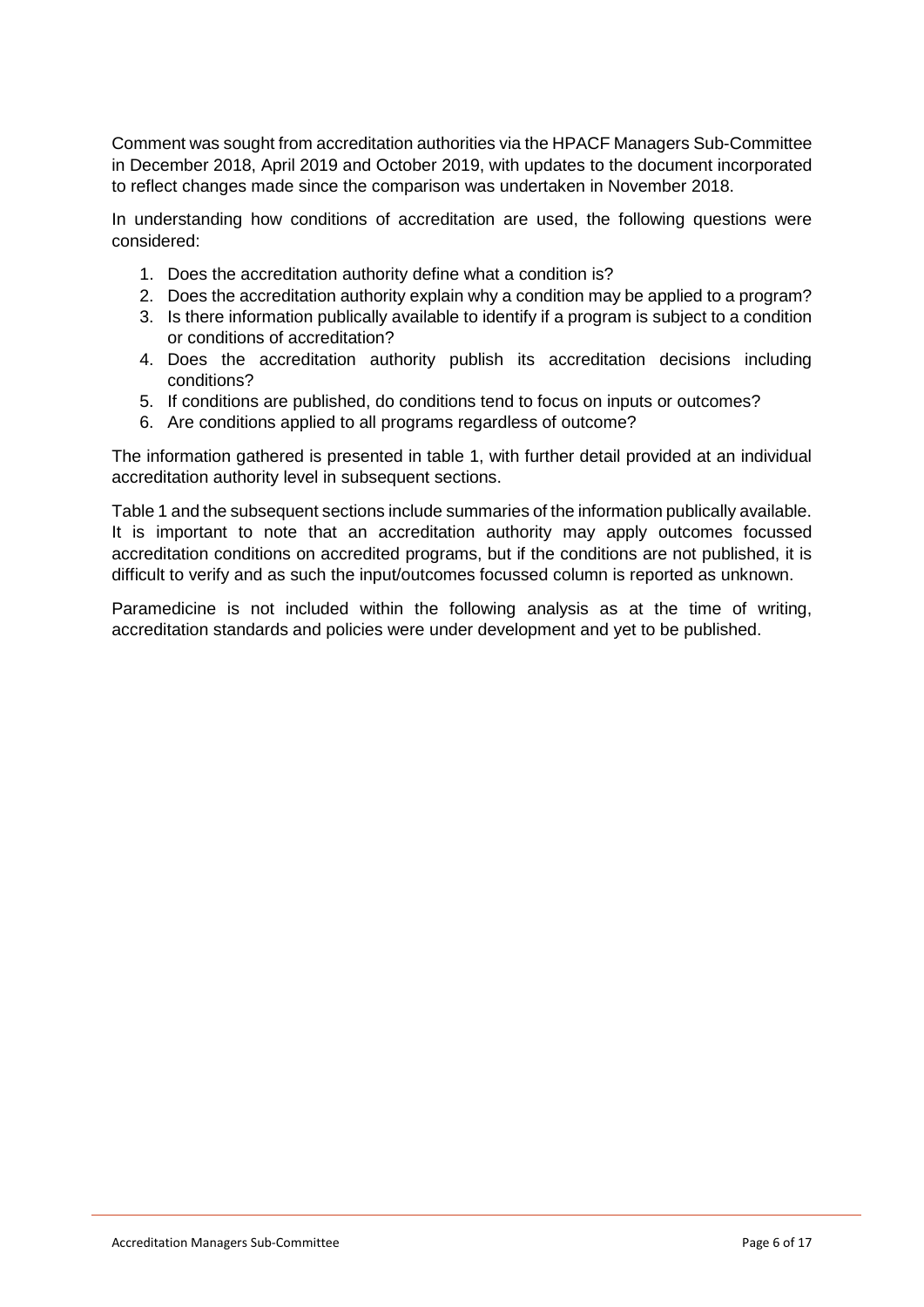#### **Table 1. Summary of accreditation authorities' use of conditions**

| <b>Accreditation authority</b>                                                                                                                 | <b>Explanation of a</b><br>condition/why<br>conditions are<br>applied | <b>Identifies</b><br>programs with<br>conditions of<br>accreditation | <b>Publishes</b><br>accreditation<br>conditions | Input / outcome<br>focused<br>conditions | <b>Uses conditions</b><br>for all programs |
|------------------------------------------------------------------------------------------------------------------------------------------------|-----------------------------------------------------------------------|----------------------------------------------------------------------|-------------------------------------------------|------------------------------------------|--------------------------------------------|
| Aboriginal and Torres Strait Islander<br><b>Health Practice Accreditation Committee</b>                                                        |                                                                       | Unknown                                                              | $\boldsymbol{\mathsf{x}}$                       | Unknown                                  | Generally for new<br>programs              |
| Australasian Osteopathic Accreditation<br>Council                                                                                              |                                                                       | $\boldsymbol{\mathsf{x}}$                                            | ×                                               | Unknown                                  | For all new<br>programs                    |
| Australian and New Zealand Podiatry<br>Accreditation Council - Until 30 June<br>2019<br>Podiatry Accreditation Committee -<br>From 1 July 2019 |                                                                       | Until 30 June 2019                                                   | X                                               | Unknown                                  | For all new<br>programs                    |
| <b>Australian Dental Council</b>                                                                                                               |                                                                       |                                                                      | As a result of a visit<br>or review             | Mixed                                    | X                                          |
| <b>Australian Medical Council</b>                                                                                                              |                                                                       | As a result of a visit<br>or review                                  | As a result of a visit<br>or review             | Mixed                                    |                                            |
| Midwifery<br>Australian<br>Nursing<br>and<br><b>Accreditation Council</b>                                                                      |                                                                       | On APoS                                                              | X                                               | Mixed                                    | No                                         |
| Australian Pharmacy Council                                                                                                                    |                                                                       |                                                                      | X                                               | Unknown                                  | X                                          |
| Australian Physiotherapy Council                                                                                                               |                                                                       | X                                                                    | ×                                               | Unknown                                  | For all new<br>programs                    |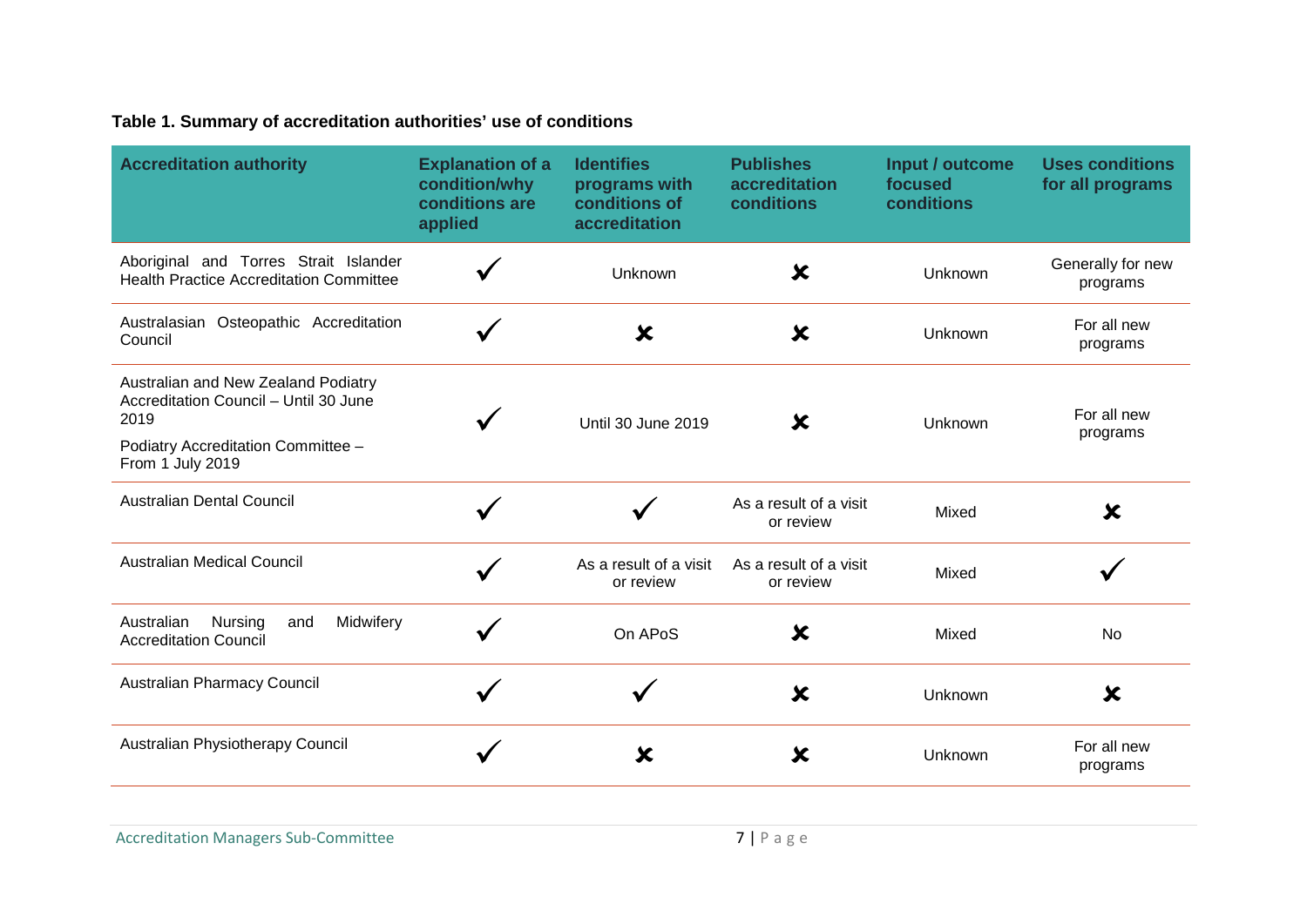| <b>Accreditation authority</b>                               | <b>Explanation of a</b><br>condition/why<br>conditions are<br>applied | <b>Identifies</b><br>programs with<br>conditions of<br>accreditation | <b>Publishes</b><br>accreditation<br>conditions | Input / outcome<br>focused<br>conditions | <b>Uses conditions</b><br>for all programs |
|--------------------------------------------------------------|-----------------------------------------------------------------------|----------------------------------------------------------------------|-------------------------------------------------|------------------------------------------|--------------------------------------------|
| Australian<br>Psychology<br>Accreditation<br>Council         |                                                                       |                                                                      | X                                               | Unknown                                  | X                                          |
| Medicine<br>Accreditation<br>Chinese<br>Committee            |                                                                       |                                                                      | X                                               | Unknown                                  | X                                          |
| Chiropractic<br>Council<br>Education<br>on<br>Australasia    | X                                                                     | $\boldsymbol{\mathsf{x}}$                                            | X                                               | Unknown                                  | For all new<br>programs                    |
| <b>Medical Radiation Practice Accreditation</b><br>Committee |                                                                       | √                                                                    | $\boldsymbol{\mathsf{x}}$                       | Unknown                                  | X                                          |
| Council<br>of<br>Occupational<br>Therapy<br>Australia Ltd    |                                                                       |                                                                      | $\boldsymbol{\mathsf{x}}$                       | Unknown                                  | For all new<br>programs                    |
| Optometry Council of Australia and New<br>Zealand            |                                                                       |                                                                      |                                                 | Outcomes focused                         | For all new<br>programs                    |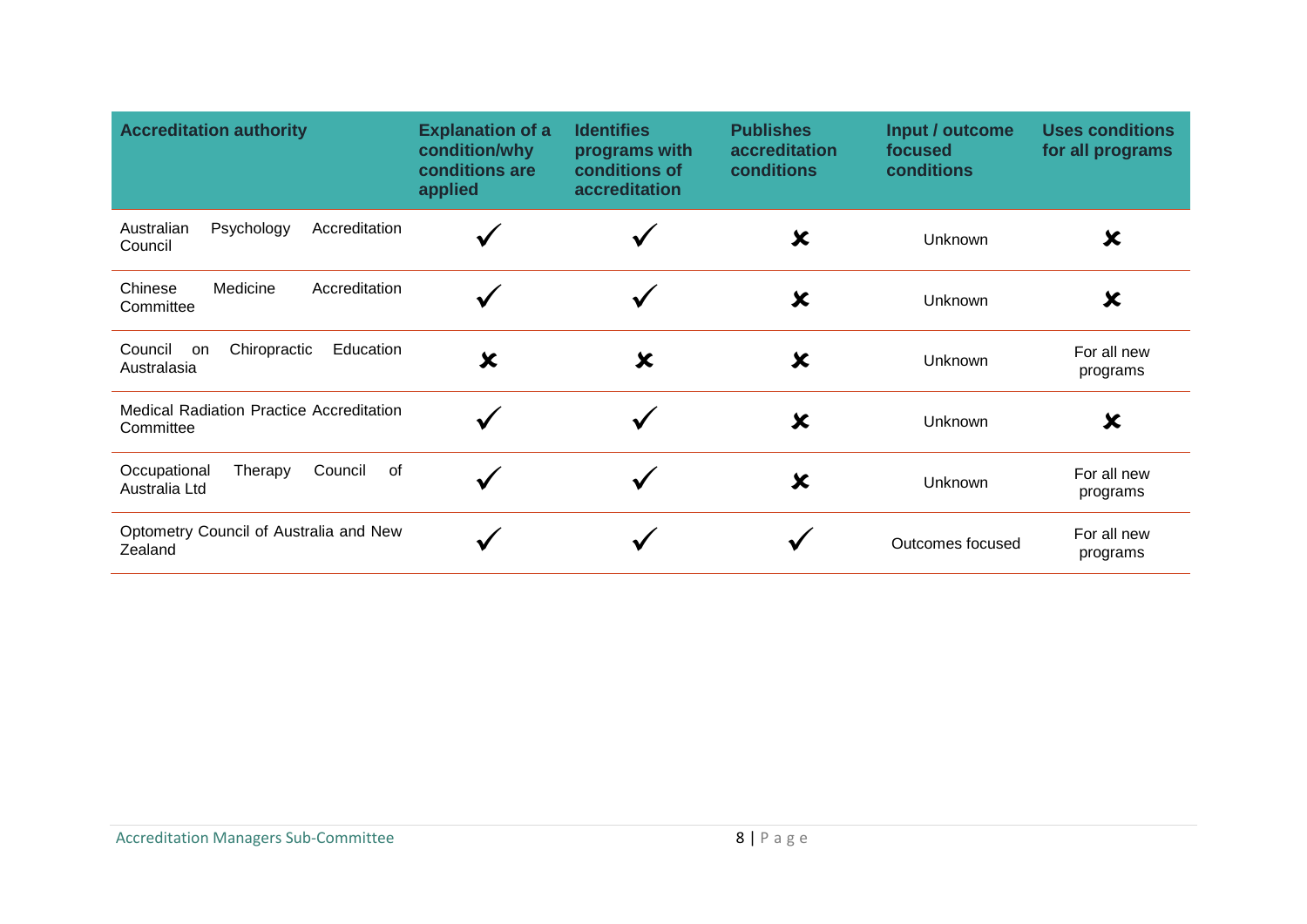#### Aboriginal and Torres Strait Islander Health Practice Accreditation **Committee**

The Aboriginal and Torres Strait Islander Health Practice Accreditation Committee publishes the *Aboriginal and Torres Strait Islander Health Practice accreditation process* July 2017 on the Board's website. Under section 10.4 it states:

"The Accreditation Committee may decide to impose conditions on the accreditation of a program if Accreditation Committee determines that, on the basis of the assessment team's findings:

- a) the education provider and program substantially meet the approved accreditation standards, and
- b) the imposition of conditions will ensure all approved accreditation standards are met within a reasonable time."

The process describes that as a condition of accreditation for a new program, that a site visit will be completed within 12 months of the of the Committee's original accreditation decision. The process describes that this may not be required if a site visit has already been undertaken.

Section 11.3 advises of the requirement of education providers to respond to conditions and provides a list of the types of responses the committee may require including:

- a) written submissions from the education provider
- b) site visits and teleconferences
- c) meetings by the assessors with groups or individuals, including with representatives of the education provider, or
- d) any other type of response the committee considers appropriate in the circumstances.

Under the 'Accredited programs' section of the Board's accreditation website, a list of accredited programs is shown. It is not clear if there any of the accredited programs listed are subject to a condition or conditions.

No information is available regarding conditions that have been imposed by the Committee to determine if they are input or outcome focused.

#### Australasian Osteopathic Accreditation Council

The Australasian Osteopathic Accreditation Council (AOAC) publishes the *Procedures for the Accreditation of Osteopathic Courses in Australia* July 2016. The procedures advise that the outcome of an accreditation assessment may be full accreditation or conditional accreditation.

Conditional accreditation is granted when full compliance with one or more of the specified standards has not be demonstrated. New courses applying for accreditation may be accredited, with conditions. Full accreditation may only be granted once a course has produced at least one cohort of graduates and had demonstrated that it meets the relevant approved accreditation standards.

A list of programs accredited is published on the AOAC website with the accreditation status stated, however it is unclear whether any of the programs are subject to conditions.

No information is available regarding conditions that have been imposed by the AOAC to determine if they are input or outcome focused.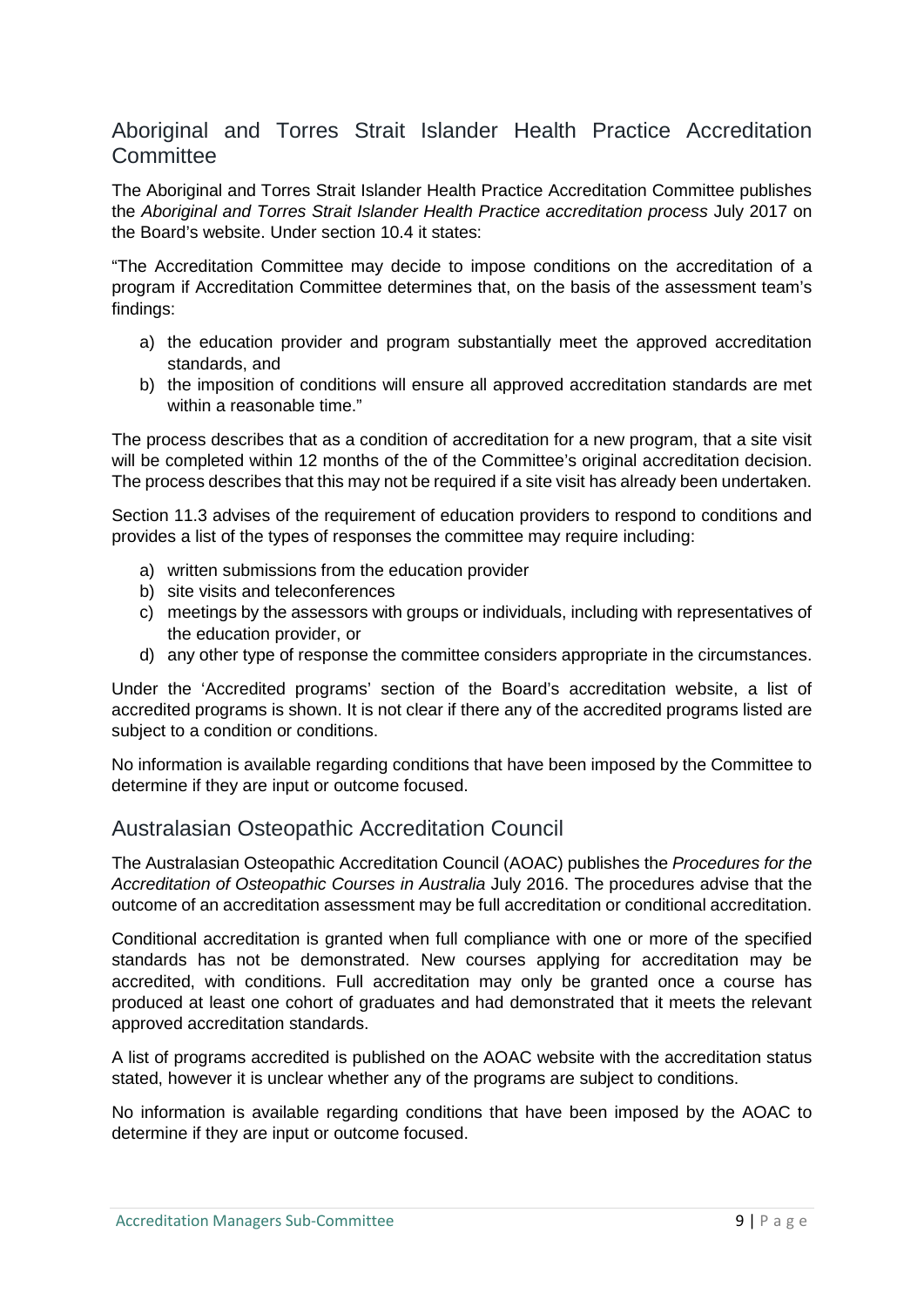#### Australian and New Zealand Podiatry Accreditation Council / Podiatry Accreditation Committee

On 1 July 2019, the accreditation functions under the NRAS for podiatry programs transitioned from the Australian and New Zealand Podiatry Accreditation Council (ANZPAC) to the Podiatry Accreditation Committee.

The *Accreditation Procedures for Podiatry Programs in Australia and New Zealand,* November 2016, as developed by ANZPAC remain in place at the time of writing. The Procedures provide an explanation as to why conditions are applied replicating section 48 1(b) of the National Law.

The procedures explain that when determining whether or not an accreditation standard is met that an assessment will be made against the following:

- Has the standard been substantially met (noting that a definition of substantially does not currently exist under the National Law)?
- By imposition of a condition/s, can evidence to demonstrate compliance with the specific accreditation standard be produced in a reasonable time?
- Can the program of study deliver graduates with the knowledge, skills and professional attributes essential for an accredited program not having satisfied that specific accreditation standard?

Section 1.3 of the procedures document advise that for a new program the accreditation outcome may be either accreditation with conditions or not accredited/accreditation refused.

Section 1.4 of the procedures state:

"Accreditation of a new program of study will always have conditions in place, as the program will only be able to substantially meet the specific accreditation standards on commencement. The required evidence to meet the specific accreditation standards can only be provided through demonstration of outcomes as students' progress through the program, and completed evaluations have been reported."

Prior to 1 July 2019, ANZPAC published a listed of accredited programs on its website and indicated which programs are accredited with conditions. This is no longer the case under the Committee.

No information is available regarding conditions that have been imposed by ANZPAC or the Podiatry Accreditation Committee to determine if they are input or outcome focused.

#### Australian Dental Council

The Australian Dental Council (ADC) advises in section 5.1 of the *ADC/DC(NZ) guidelines for accreditation of education and training programs for dental practitioners* September 2018 that the outcome of accreditation may be accreditation with conditions.

#### The ADC advises that:

"Accreditation with conditions indicates that the program substantially meets the Accreditation Standards but the program has a deficiency or weakness in one or more Standard. The deficiency or weakness is considered to be of such a nature that it can be corrected within a reasonable period of time."

In section12.4 of the guidelines, the ADC provides a definition of a condition which states: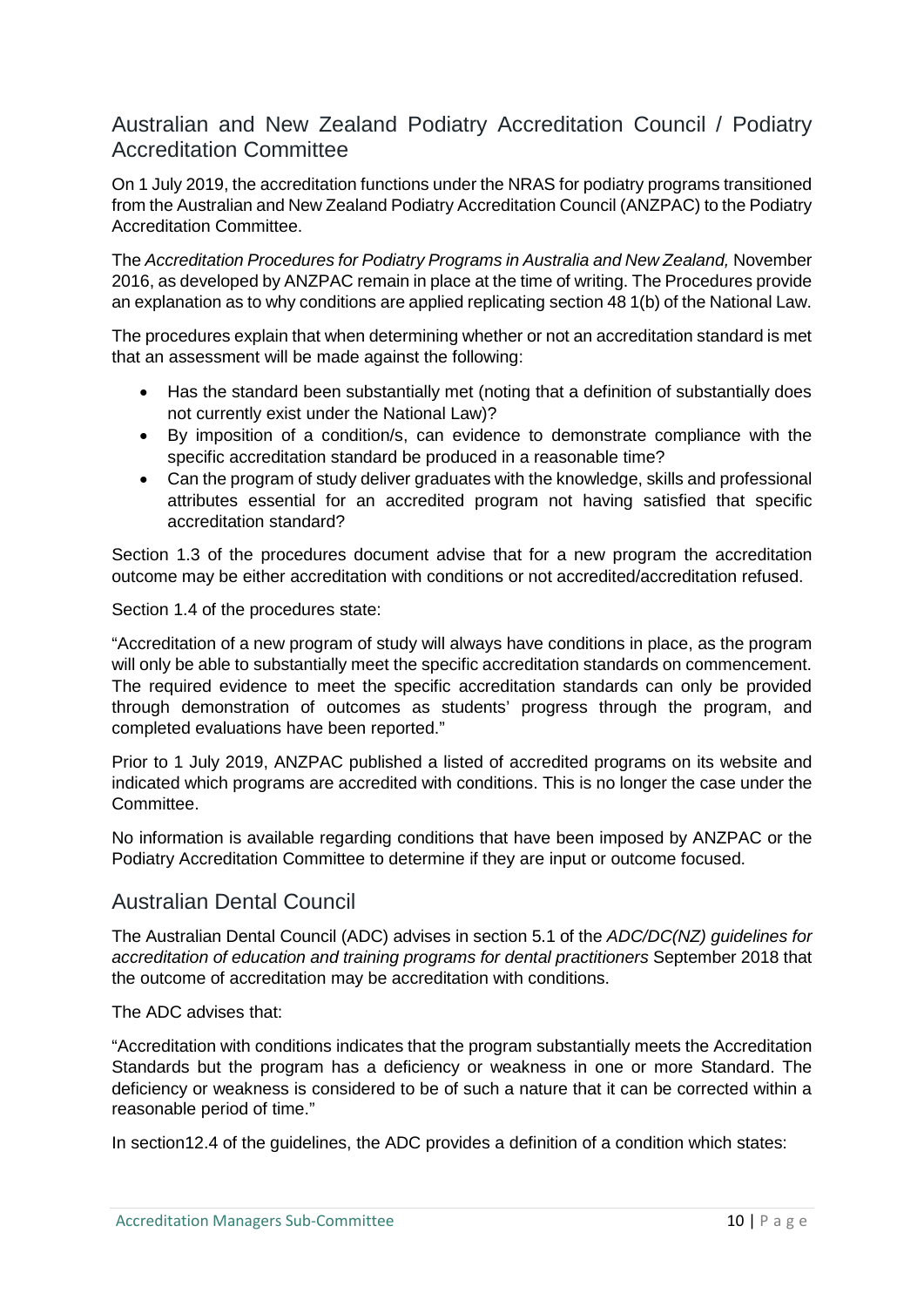"Conditions may be imposed on a program if a standard is substantially met and the imposition of conditions will ensure full compliance with the standard within a reasonable timeframe."

The ADC also provides a definition for when an accreditation standard is substantially met as follows:

"An Accreditation Standard is substantially met if the plans and/or arrangements in place for the provision of the program do not fully meet the Standard. A finding of substantially met must satisfy the following two criteria:

- 1. The plans and/or arrangements in place that are applicable to the standard must not adversely affect student welfare, or the capacity of the education provider to deliver the program, or the learning outcomes and Professional Competencies required; and .
- 2. There must be a reasonable expectation that the program will be able to meet the Accreditation Standard in full within a defined timeframe that does not pose an unacceptable risk."

The *ADC Guidelines on accreditation report writing for Site Evaluation Teams* November 2018 provides further guidance to assessors as to when a condition should be used, points to consider when writing conditions and also advise when a 'monitoring requirement' or 'quality improvement recommendation' may be used instead of a condition.

The ADC publishes a listed of accredited programs on its website indicating which programs are accredited with conditions.

New programs are not automatically subject to conditions. Conditions are imposed as a result of a deficiency against one or more of the approved accreditation standards.

The ADC publishes summary accreditation reports, which include any conditions imposed. The ADC does not publish conditions imposed as a result of monitoring of accredited programs, unless a site visit or assessment of a major change has been undertaken.

#### Australian Medical Council

The Australian Medical Council (AMC) publishes *Procedures for Assessment and Accreditation of Medical Schools by the Australian Medical Council 2019* and *Procedures for Assessment and Accreditation of Specialist Medical Programs and Professional Development Programs 2019* which state that the AMC may grant accreditation if the program of study and the education provider *substantially* meet the accreditation standards, and imposing accreditation conditions will lead to the program meeting the standards within a reasonable time.

The AMC publishes a list of accredited providers, however doesn't indicate which accredited programs or providers have met conditions previously imposed.

The AMC publishes the full accreditation report for all assessments undertaken, which includes the full accreditation decision.

Based on a review of the 23 accreditation reports published on the AMC's website detailing the assessment of primary medical education programs, each program had at least one condition of accreditation.

A review of the accreditation reports for the 16 specialist medical colleges indicates that all programs and education providers are subject to conditions.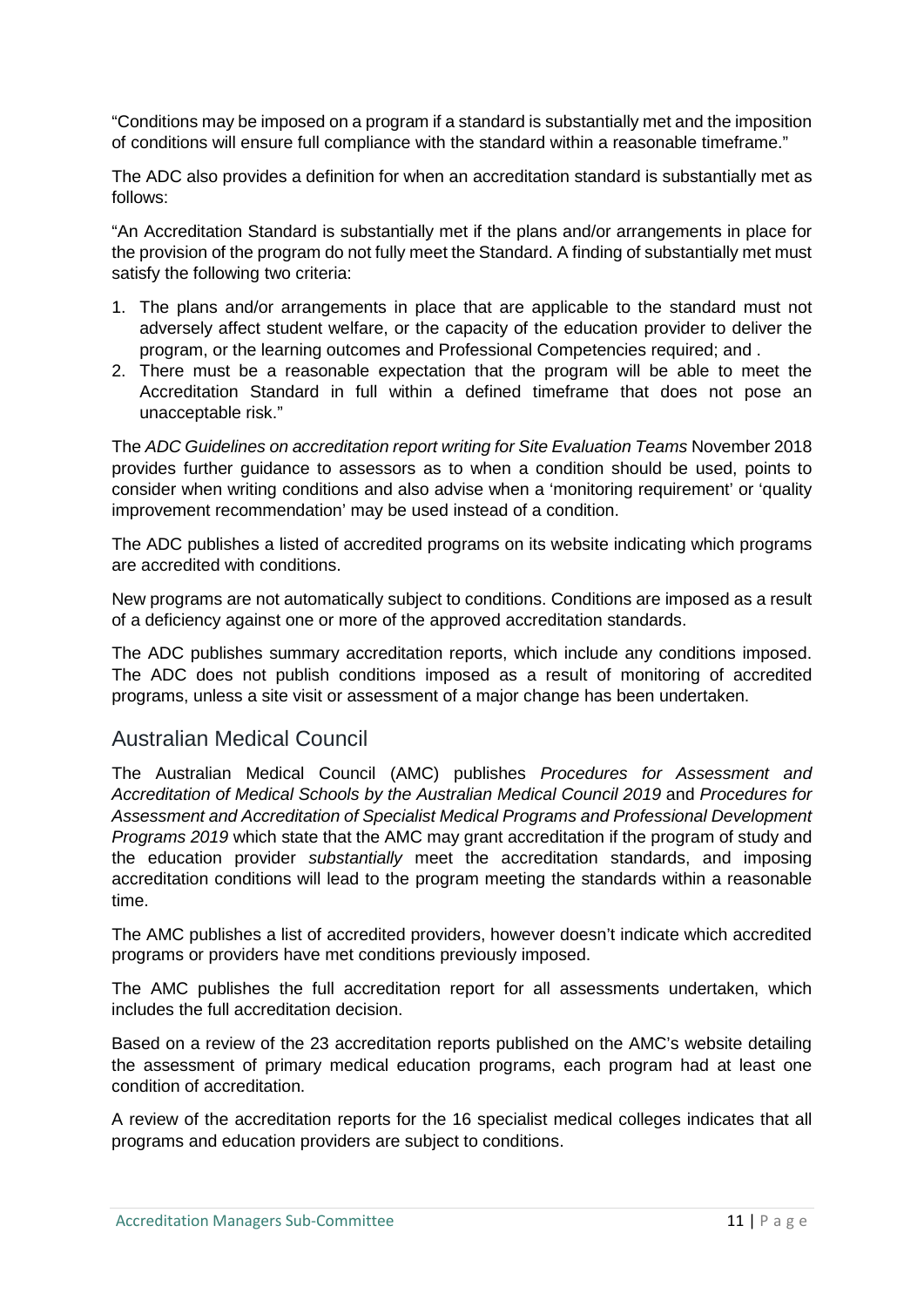A mix of input and outcome focused conditions are used by the AMC in addressing the conditions of accreditation.

#### Australian Nursing and Midwifery Accreditation Council

The Australian Nursing and Midwifery Accreditation Council (ANMAC) states in the *National*

*Accreditation Guidelines: Nursing and Midwifery Education Programs* January 2019 that:

"Accreditation with conditions is recommended when a program substantially meets the accreditation standards and the imposition of conditions ensures the program meets the accreditation standards within a reasonable timeframe.

If the conditions are not met within the reasonable timeframe, ANMAC reviews the education provider's accreditation status to determine if it should be revoked."

ANMAC advises the NMBA of the conditions have been applied. The Approved Program of Study list notes that the program is subject to ANMAC conditions but does not provide details.

Conditions that have been imposed by ANMAC can be input or outcome focused depending on the nature of the non-compliance with specific accreditation criteria.

#### Australian Pharmacy Council

The Australian Pharmacy Council (APC) advises in the *Australian/New Zealand Pharmacy Degree Programs Handbook* (no date provided) that the APC may accredit a program of study with or without conditions. The APC defines Accredited with Conditions as:

"The pharmacy degree program substantially meets the standards and can fully meet the standards within a reasonable period of time."

The Handbook goes on to state that Schools that have monitoring requirements or conditions placed on their accreditation must respond within the timeframes outlined. The Handbook advised that the timeframes align to periods of three, six or twelve month periods depending on the requirement of the condition.

There was no indication in the documentation publically available that all programs are subject to conditions.

A list of programs accredited and indicating which programs are subject to conditions is available on the APC website.

No information is available regarding the conditions applied to programs accredited by the APC.

#### Australian Physiotherapy Council

The Australian Physiotherapy Council's (APhysioC) *Guidelines for Accreditation – Entry-level Physiotherapy Practitioner Programs of Study* (2017) provides an explanation as to why conditions are applied to accredited programs, taken directly from section 48 1(b) of the National Law.

Page 20 of the guidelines provide the following definition of a condition:

"Condition - a mandatory reporting obligation imposed on an accredited program to be addressed in a set time frame to enable a criterion of accreditation to be met."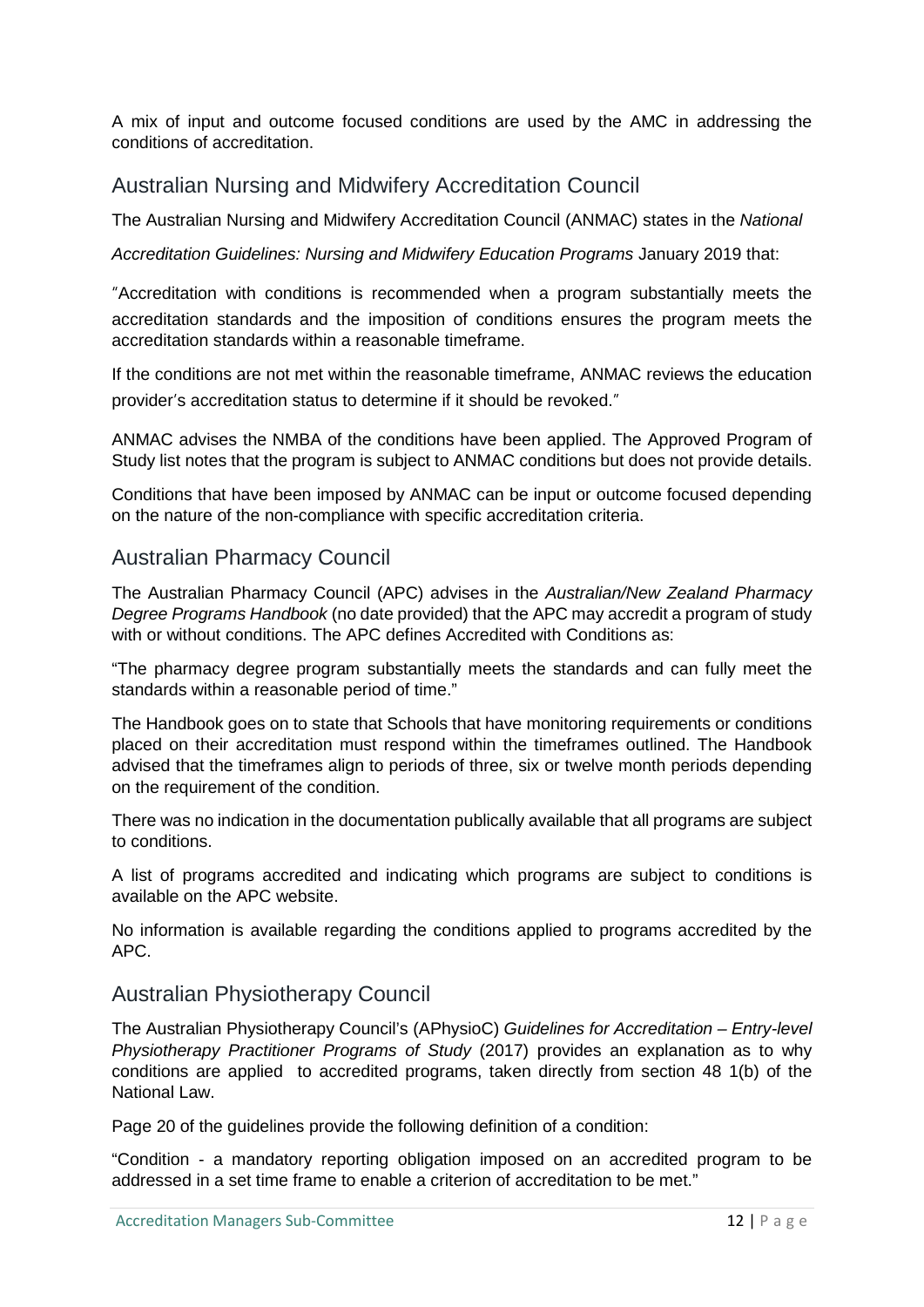APhysioC advises in section 1.4 of the guidelines document that for a new program the accreditation outcome may be either accreditation with conditions or not accredited.

No information is published regarding whether a program is subject to conditions of accreditation.

No information is available regarding the conditions applied to programs accredited by the APhysioC.

#### Australian Psychology Accreditation Council

The Australian Psychology Accreditation Council (APAC) publishes the *APAC Rules for Accreditation* (Effective 1 January 2019), which provides a definition of accredited with conditions as follows:

"APAC has determined that a program substantially meets the relevant Standards and the imposition of conditions on accreditation will ensure the program meets the Standards within a reasonable time, consistent with Section 48 of the National Law."

A list of programs accredited and indicating which programs are subject to conditions is available on the APAC website. The APAC website states:

"Accredited with Conditions means that APAC has determined that a program meets most of the applicable Standards, and those not met at the time of assessment are likely to be met within the time specified by APAC. A determination of Accreditation with Conditions will be accompanied by a list of matters to be addressed and a date by which those matters must be addressed."

A summary report of the assessment is published for each accreditation review, however conditions imposed on programs and providers are not made public.

#### Chinese Medicine Accreditation Committee

The Chinese Medicine Accreditation Committee publishes the *Chinese Medicine accreditation process* February 2017 on the Board's website. Under section 10.4 it states:

"The Accreditation Committee may decide to impose conditions on the initial accreditation of a program if the final accreditation report indicates:

- a) the education provider and program substantially meet the accreditation standards, and
- b) the imposition of conditions will ensure all accreditation standards are met within a reasonable time."

There is no indication in the process that a program seeking initial accreditation is automatically subject to conditions.

Section 11.3 advises of the requirement of education providers to respond to conditions and provides a list of the types of responses the committee may require including:

- a) written submissions
- b) site visits
- c) meetings with groups or individuals, including with representatives of the education provider, or
- d) any other type of report the committee considers appropriate in the circumstances.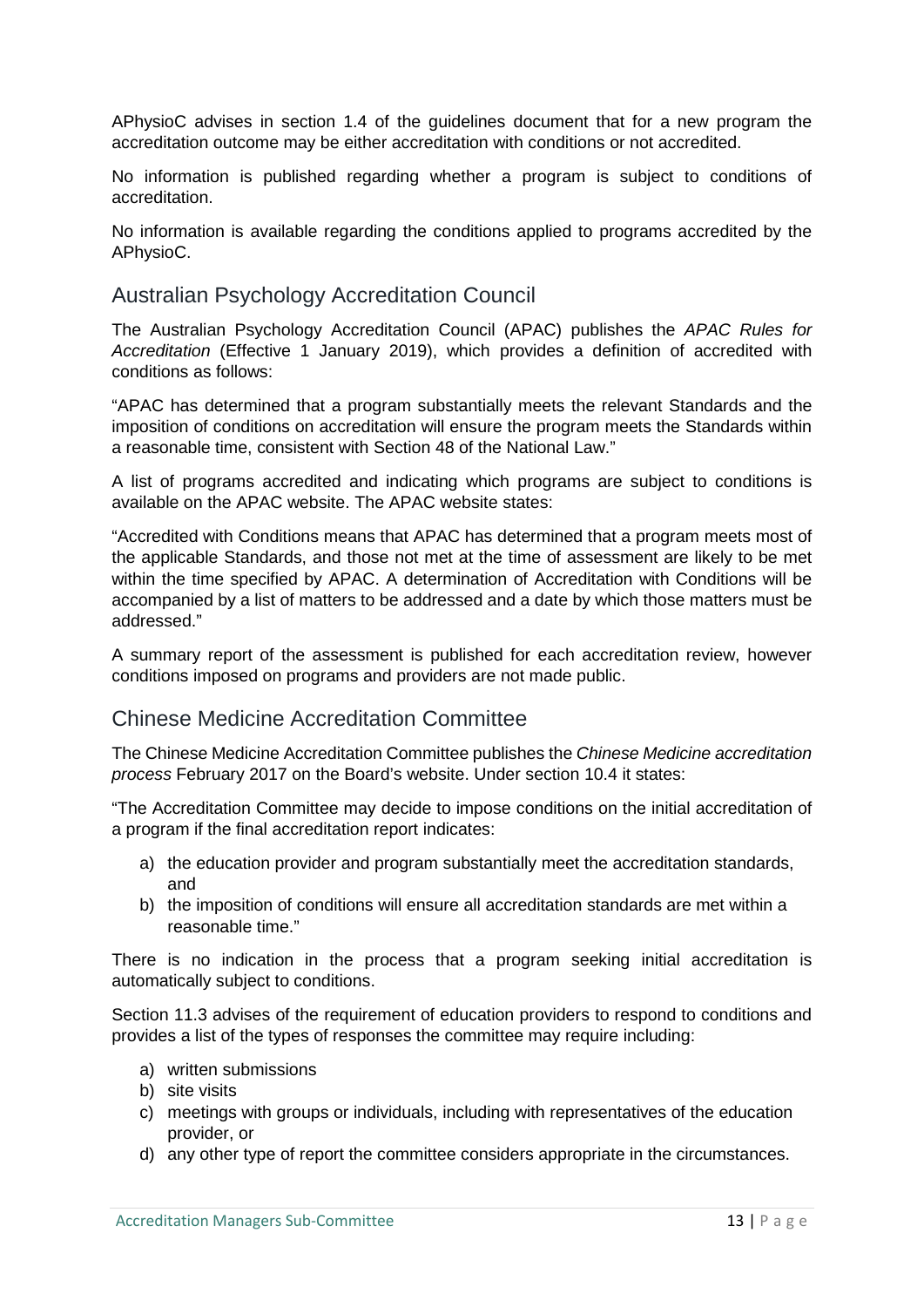A list of programs accredited by the Committee is published under the 'Accredited programs' section of the Board's accreditation website. The listing identifies those programs which have had a condition imposed.

No information is available regarding the conditions that have been imposed by the Committee to determine if they are input or outcome focused.

#### Council on Chiropractic Education Australasia

The Council on Chiropractic Education Australasia (CCEA) publishes the *Accreditation Guidelines for Chiropractic Education Programs* January 2018. The guidelines advise that the CCEA may make a determination regarding a new program as either accreditation with conditions or accreditation denied.

Accreditation with conditions for a new program is described as:

"Accreditation as a new program is granted with conditions for a period of up to three years, subject to conditions being addressed within a specified time and depending on satisfactory reports (either annual or as otherwise specified). Conditions may relate to the progressive implementation of the new program and the provision of adequate staffing and facilities to support the developing program."

Although there is a clear statement that accreditation may be granted with conditions, there is no indication as to why a condition may be imposed on a program.

A list of accredited programs is published on the CCEA website, however there is no indication as to which programs are accredited with conditions. The guidelines advise that a chiropractic program accredited with conditions by the CCEA may make a public statement that the program is accredited with conditions by the CCEA, however no statements on education providers websites were identified for the four accredited Australian programs.

No information is available regarding the conditions that have been imposed to determine if they are input or outcome focused.

#### Medical Radiation Practice Accreditation Committee

The Medical Radiation Practice Accreditation Committee publishes the *Medical Radiation Practice accreditation process* February 2017 on the Board's website. Under section 10.4 it states:

"The Accreditation Committee may decide to impose conditions on the initial accreditation of a program if the final accreditation report indicates:

- a) the education provider and program substantially meet the accreditation standards, and
- b) the imposition of conditions will ensure all accreditation standards are met within a reasonable time."

There is no indication in the process that a program seeking initial accreditation is automatically subject to conditions.

Section 11.3 advises of the requirement of education providers to respond to conditions and provides a list of the types of responses the committee may require including:

- a) written submissions
- b) site visits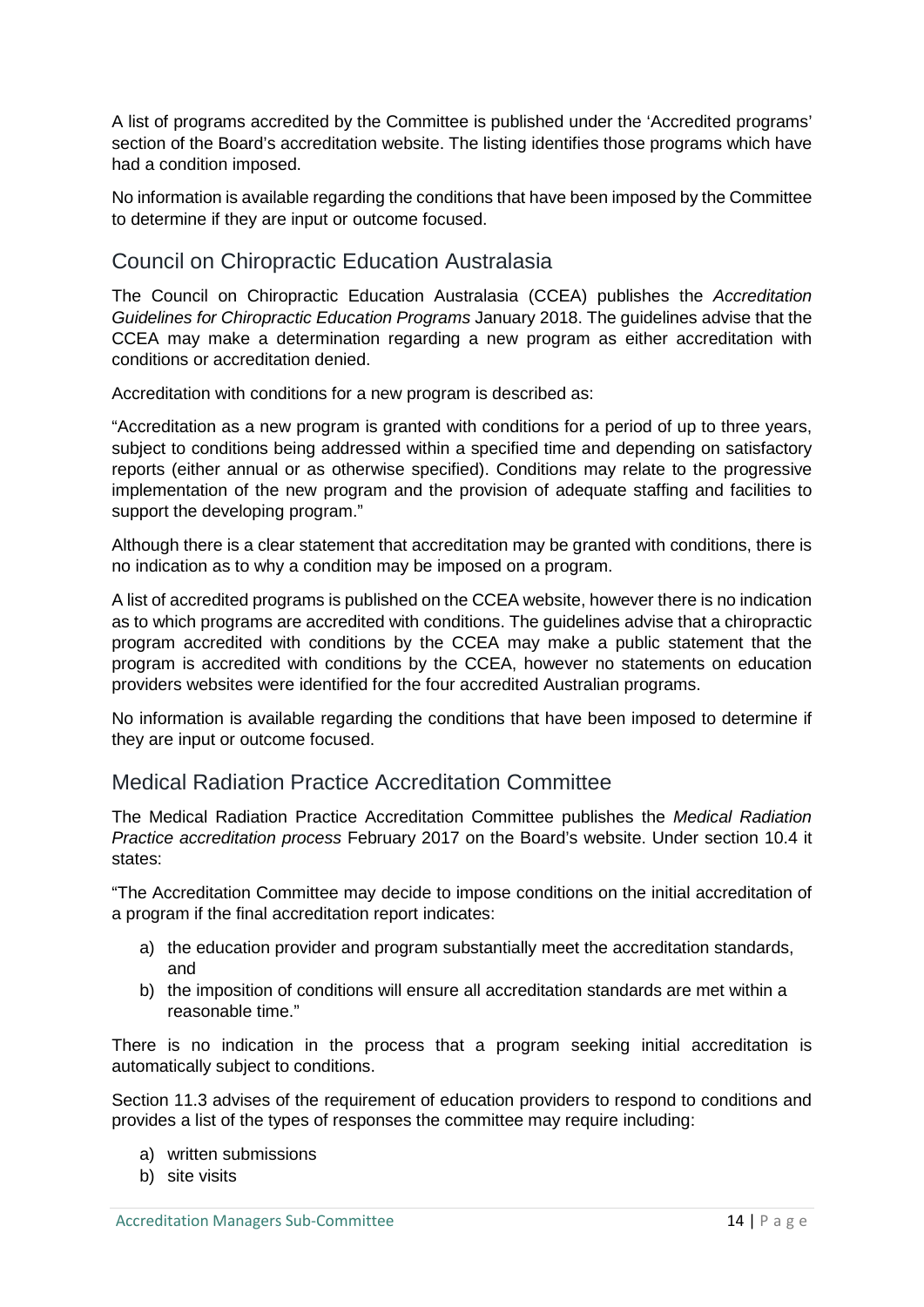- c) meetings with groups or individuals, including with representatives of the education provider, or
- d) any other type of report the committee considers appropriate in the circumstances.

A list of programs accredited by the Committee is published under the 'Accredited programs' section of the Board's accreditation website. The listing identifies those programs which have had a condition imposed.

No information is available regarding the conditions that have been imposed by the Committee to determine if they are input or outcome focused.

#### Occupational Therapy Council of Australia Ltd

The Occupational Therapy Council (OTC) Australia Ltd publishes the *Accreditation of Entry-Level Occupational Therapy Education Programs - Guidelines for Education Providers* July 2018 which state:

"The OTC may also grant accreditation if it is reasonably satisfied the program of study and the education provider substantially meet approved accreditation standards, and the imposition of conditions on the approval will ensure the program meets the accreditation standards within a reasonable time."

The Guidelines explain that all new programs seeking accreditation will be accredited with conditions.

A list of programs accredited and indicating which programs are subject to conditions is available on the OTC website.

No information is available regarding the conditions applied to programs accredited by the OTC.

#### Optometry Council of Australia and New Zealand

The Optometry Council of Australia and New Zealand (OCANZ) publishes the *Accreditation Manual for Optometry Programs in Australia and New Zealand Part 1 – Process and Procedures* August 2012 which advises that for programs being assessed for reaccreditation, that accreditation with conditions may be granted when one or more standards are not fully met, provided the school is capable of rectifying any shortcomings within a specified period.

The manual also advises in section 2.4.4 that accreditation with conditions may be granted to a new program, with the primary condition to stay in place until the first cohort of students completes the program.

A list of programs accredited by OCANZ and indicating which are subject to conditions is available on the website.

The OCANZ website clearly states the conditions relating to an accredited program and details are also provided of when a condition is deemed to have been met with updates to condition published in the executive summary available from the website.

Based on a preliminary review of the conditions as published on the OCANZ website, there is a focus on the evidence required to demonstrate that an accreditation standard is met, without prescribing how the outcome is achieved.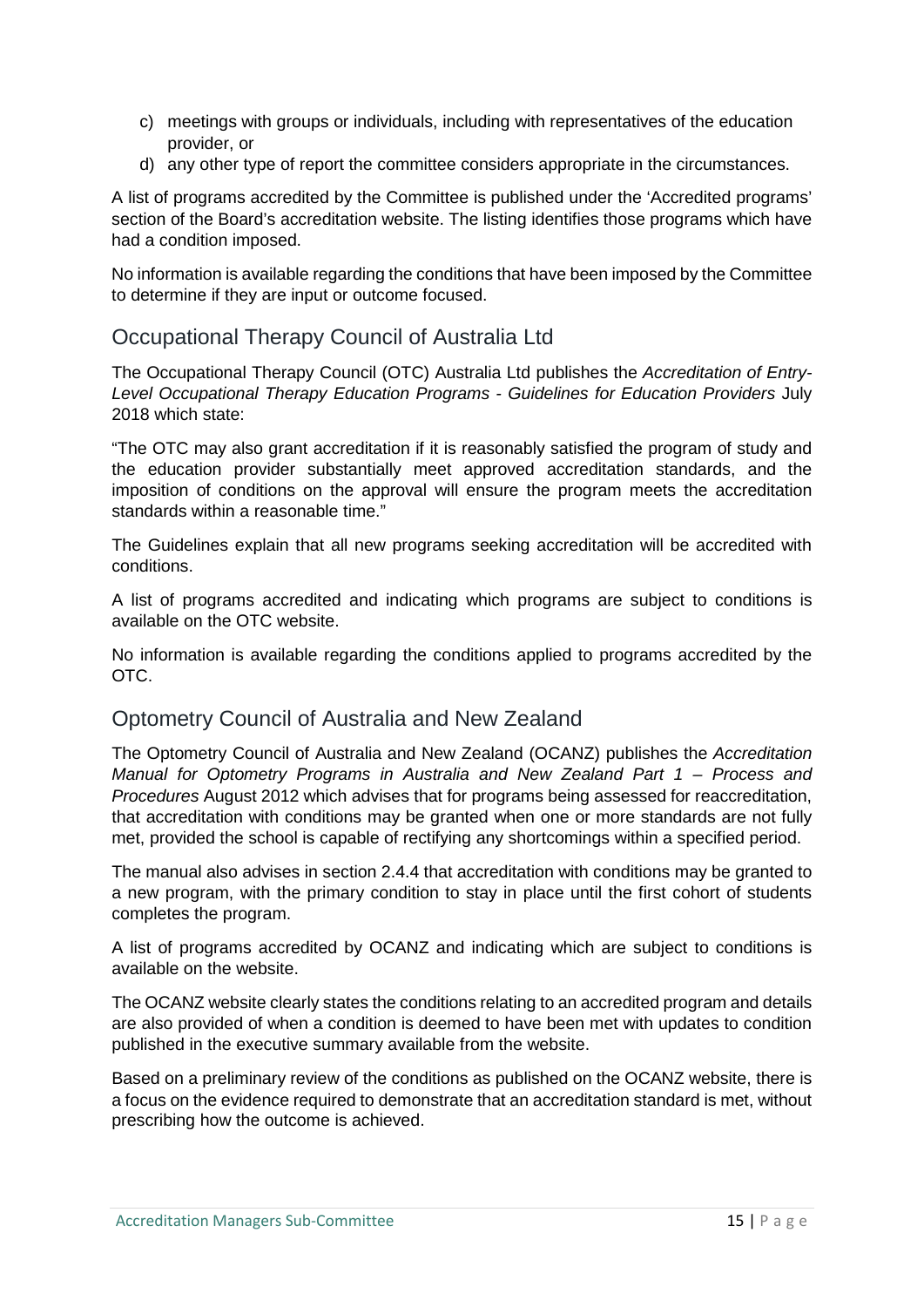## **A common approach to conditions**

The *High Level Accreditation Principles* agreed by the then Health Professions Accreditation Council's Forum in June 2016 states:

 *"In a "right-touch" approach, we will use a risk-based approach to our accreditation work. This includes using conditions and monitoring within the framework provided in the National Law, and applying these in a consistent and best-practice way."*

The High Level Principles go on to state that the Forum recognises the importance of a complementary approach, with standards and processes focused on outcomes to enable innovation in education.

Following the review of how conditions are used across the Scheme, consideration must be given to how a greater commonality could be achieved taking into consideration the varying way that conditions are used.

The *Quality Framework for the Accreditation Function* (August 2018) as agreed between APHRA, accreditation authorities and national boards requires that accreditation authorities apply the approved accreditation standards and have rigorous, fair and consistent processes for accrediting programs of study and their education providers.

Prescribing an approach to meet all needs may not establish the change desired.

Instead, guiding principles for the use of conditions have been developed to improve consistency and transparency across the Scheme. It is intended that the way in which each authority uses the guiding principles could vary.

The guiding principles as proposed aim to ensure consistency with the following reference documents:

- Joint Statement of Principles for Professional Accreditation, Universities Australia and Professions Australia, March 2016
- Quality Framework for the Accreditation Function, August 2018
- Council of Australian Governments, Best Practice Regulation A Guide for Ministerial Councils and National Standard Setting Bodies, October 2007.

Guiding principles for assessors and accreditation authorities

- Guiding principle 1 The purpose of a condition is to address a shortfall against an approved Accreditation Standard
- Guiding principle  $2 -$  The time frame by which a condition must be met is to be fair and reasonable.
- Guiding principle 3 The condition should relate to the desired outcome.
- Guiding principle  $4 A$  condition must be clear.